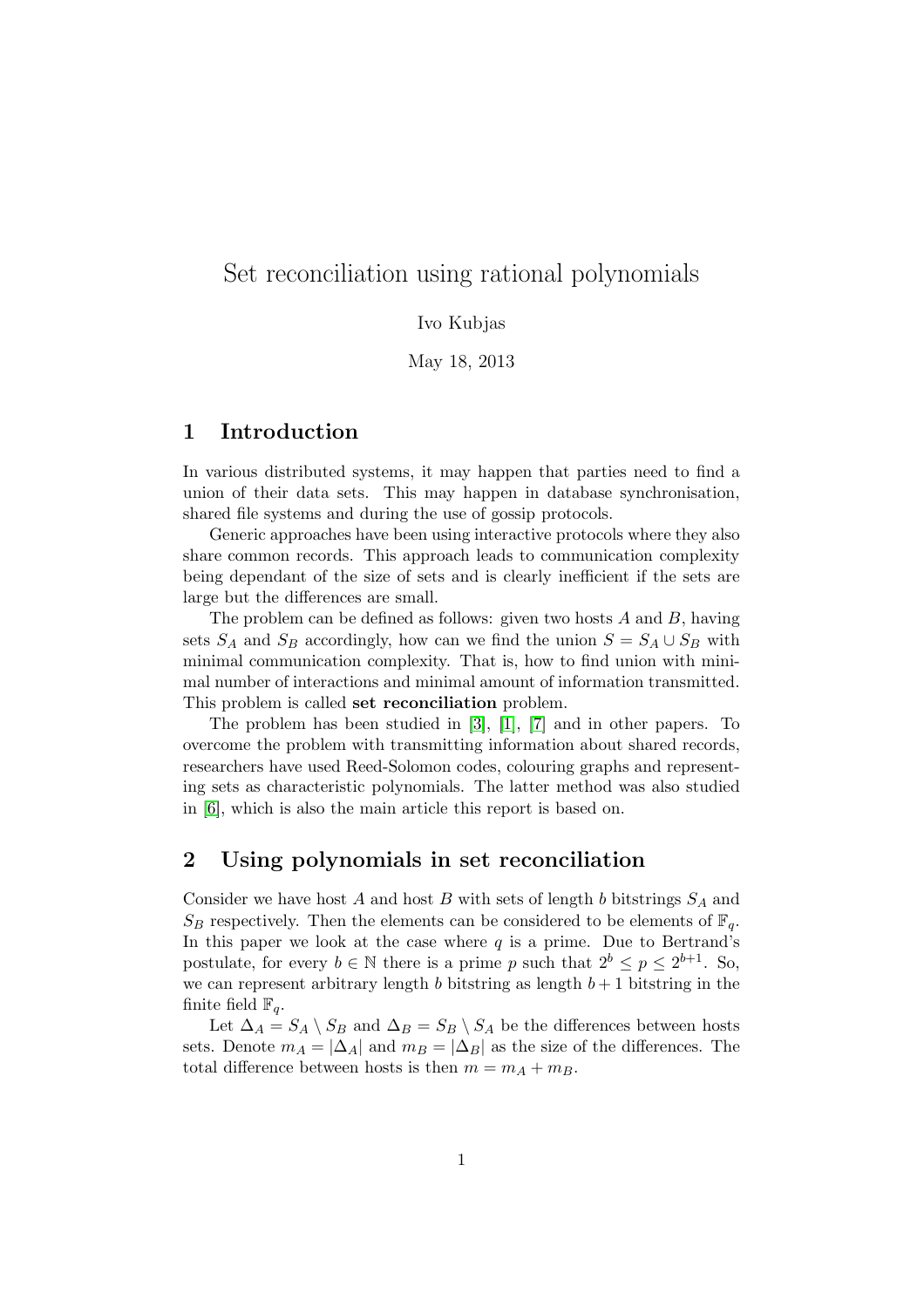If set S is  $S = \{x_1, x_2, \ldots, x_n\}$ , then we can define characteristic polynomial  $\chi_S(Z)$  of set S as following:

$$
\chi_S(Z) := (Z-x_1)(Z-x_2)\cdots(Z-x_n)
$$

We see that the roots of  $\chi_S(Z)$  correspond to the elements of S. So, if we are able to factor  $\chi_S(Z)$  then we have found all elements of a host.

Unfortunately, because  $\chi_S(Z)$  contains all the information for retrieving S, then transmitting it is not more efficient than transmitting  $S$  as a whole. But we can consider rational polynomial

$$
\frac{\chi_{S_A}(Z)}{\chi_{S_B}(Z)} = \frac{\chi_{S_A \cap S_B}(Z) \cdot \chi_{\Delta_A}(Z)}{\chi_{S_A \cap S_B}(Z) \cdot \chi_{\Delta_B}(Z)} = \frac{\chi_{\Delta_A}(Z)}{\chi_{\Delta_B}(Z)}
$$

This can be done, because  $S_A = (S_A \cap S_B) \cup \Delta_A$  and for disjoint sets S and S' we have  $\chi_{S\cup S'}(Z) = \chi_S(Z) \cdot \chi_{S'}(Z)$ .

Now, if we have a rational polynomial over the whole sets, we can find a rational polynomial over the difference sets and thus we can recover the missing elements.

Generally, calculating the rational polynomial over all elements of the sets is not efficient in means of communication. So, how can we find out the ratio of characteristic polynomials? This can be achieved using interpolation.

Instead of transmitting whole characteristic polynomial, hosts evaluate them at some evaluation points and transmit those values. Now the hosts can divide the results at given points and using these values, difference rational polynomial can be interpolated and polynomials  $\chi_{\Delta_A}(Z)$  and  $\chi_{\Delta_B}(Z)$ could be recovered. Factoring the received polynomials, both hosts can recover missing elements from the set.

### 3 Evaluation and interpolation of polynomials

If the the total number of differences is  $m_A + m_B = m$ , then we denote by  $\overline{m}$  an upper bound  $m \leq \overline{m}$  of differences of sets to be reconciled. Later we show how to adapt the protocol to case where  $\overline{m}$  is not known.

Now, for the protocol we evaluate host polynomials at  $\overline{m}$  points. If sets  $S_A$  and  $S_B$  are large, then it is possible to do these evaluations on updates - on addition the former value is multiplied by  $(Z - x)$  and on deletion the former value is divided by  $(Z - x)$  where x is a element to add or remove from the set. Because of addition and multiplication, the cost of insertion and deletion is  $2\overline{m}$  operations.

If one of the evaluation points falls into either set, then the characteristic polynomial will evaluate to 0 and the protocol is halted. To overcome this problem, new evaluation point should be selected. This could be done by choosing new evaluation point randomly and sending it during the protocol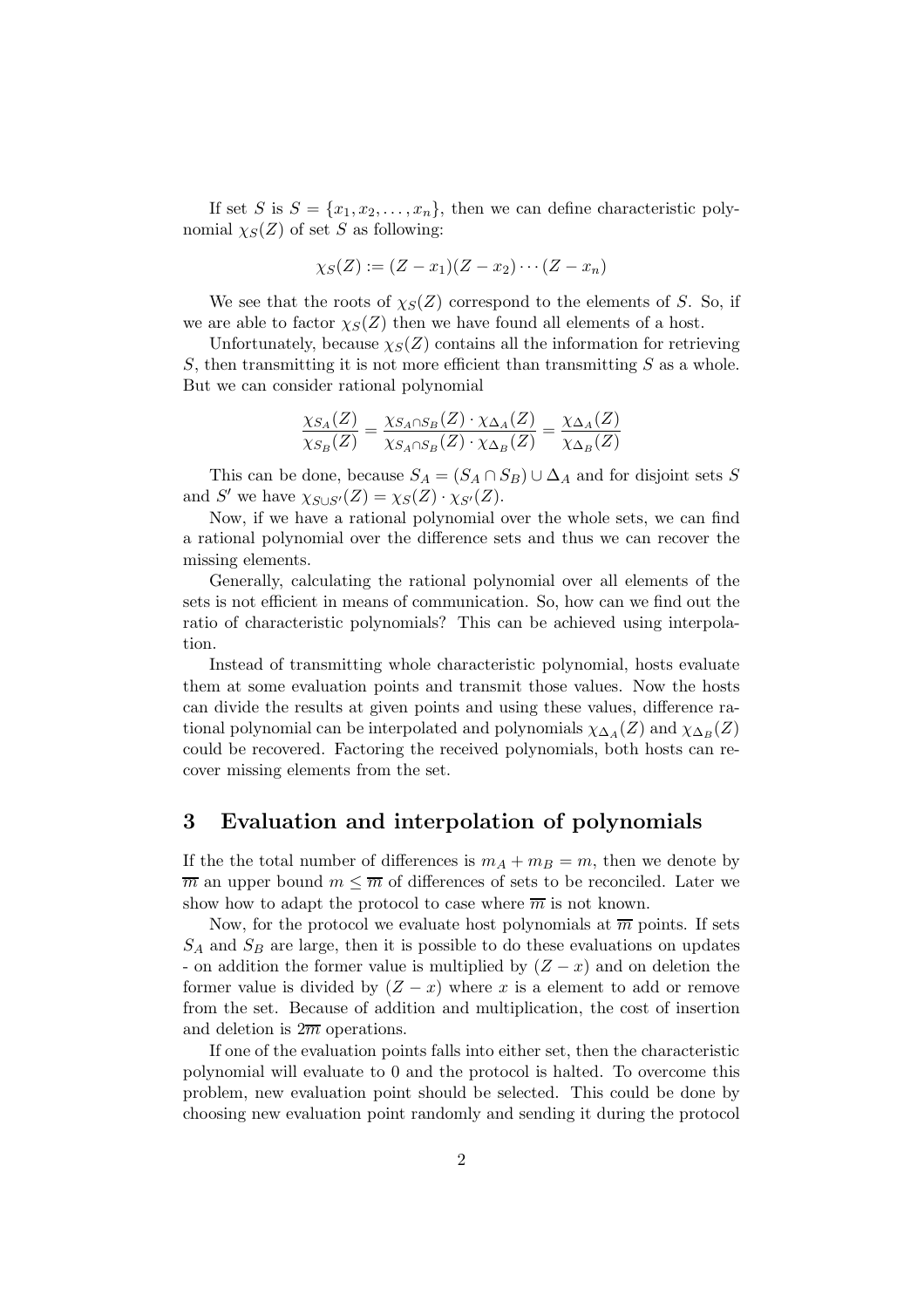or using some pseudo-random number generator. If the field  $\mathbb{F}_q$  can not hold  $2^b + \overline{m}$  elements, then a new q should be chosen such that  $2^b + \overline{m} \leq q$ . It is now possible to choose  $\overline{m}$  evaluation points such that all evaluations are non-trivial.

Interpolating a rational function depends on evaluation points and values. Specifically, if we have polynomials  $P(Z) = \sum_i p_i Z^i$  and  $Q(Z) =$  $\sum_i q_i Z^i$  with degrees bounded with  $d_1$  and  $d_2$  respectively, then it is necessary to have  $d_1 + d_2 + 1$  pairs  $(k_i, f_i) \in \mathbb{F}^2$ , which we denote as V, to find a unique rational polynomial f such that  $f(k_i) = f_i$  [\[9\]](#page-9-0). The pairs in V establish linear constraints on f:

$$
k_i^{d_1} + p_{d_1-1}k_i^{d_1-1} + \ldots + p_0 = f_i \cdot (k_i^{d_2} + q_{d_2-1}k_i^{d_2-1} + \ldots + q_0)
$$

Because bounds on the degrees of polynomials are not known, we can find them through the set sizes. Take  $\delta = m_A - m_B$  and  $\overline{m}$  is already known. Then:

$$
m_A \le \left\lfloor \frac{\overline{m} + \delta}{2} \right\rfloor =: \overline{m}_A
$$

$$
m_B \le \left\lfloor \frac{\overline{m} - \delta}{2} \right\rfloor =: \overline{m}_B
$$

Now, because numerator and denominator polynomials are monic in rational polynomial being recovered and if  $\delta$  and  $\overline{m}$  have same parity, then  $\overline{m}_A + \overline{m}_B = \overline{m}$  and  $\overline{m}$  evaluation points are enough to interpolate f. Proposition 2.2.1.4 from [\[8\]](#page-9-1) gives sufficient conditions on uniqueness.

<span id="page-2-0"></span>**Theorem 1.** Let V be a support set with  $\overline{m}$  elements over a field  $\mathbb{F}$ . Assume there exists two monic rational functions  $f$  and  $g$  that satisfy  $V$ , and that the numerator and denominator of  $f$  (respectively  $g$ ) have degrees summing to at most  $\overline{m}$ . If the difference in degrees between numerator and denominator of f is the same as for g, then f and g are equivalent.

Now we have all the tools for recovering a unique rational polynomial.

### 4 Computational example of set reconciliation

There was given an example in [\[6\]](#page-8-3), to show the workings and steps more clearly.

Consider sets  $S_A = \{1, 2, 9, 12, 33\}$  and  $S_B = \{1, 2, 9, 10, 12, 28\}$  stored at hosts  $A$  and  $B$  respectively. The elements are represented as 6-bit integers over  $\mathbb{F}_{97}$ . Let the evaluation points be  $-1, -2, -3, -4, -5$ .

As the description was partly ambiguous, the author of this report has written small helper functions to interpolate the functions. Helper functions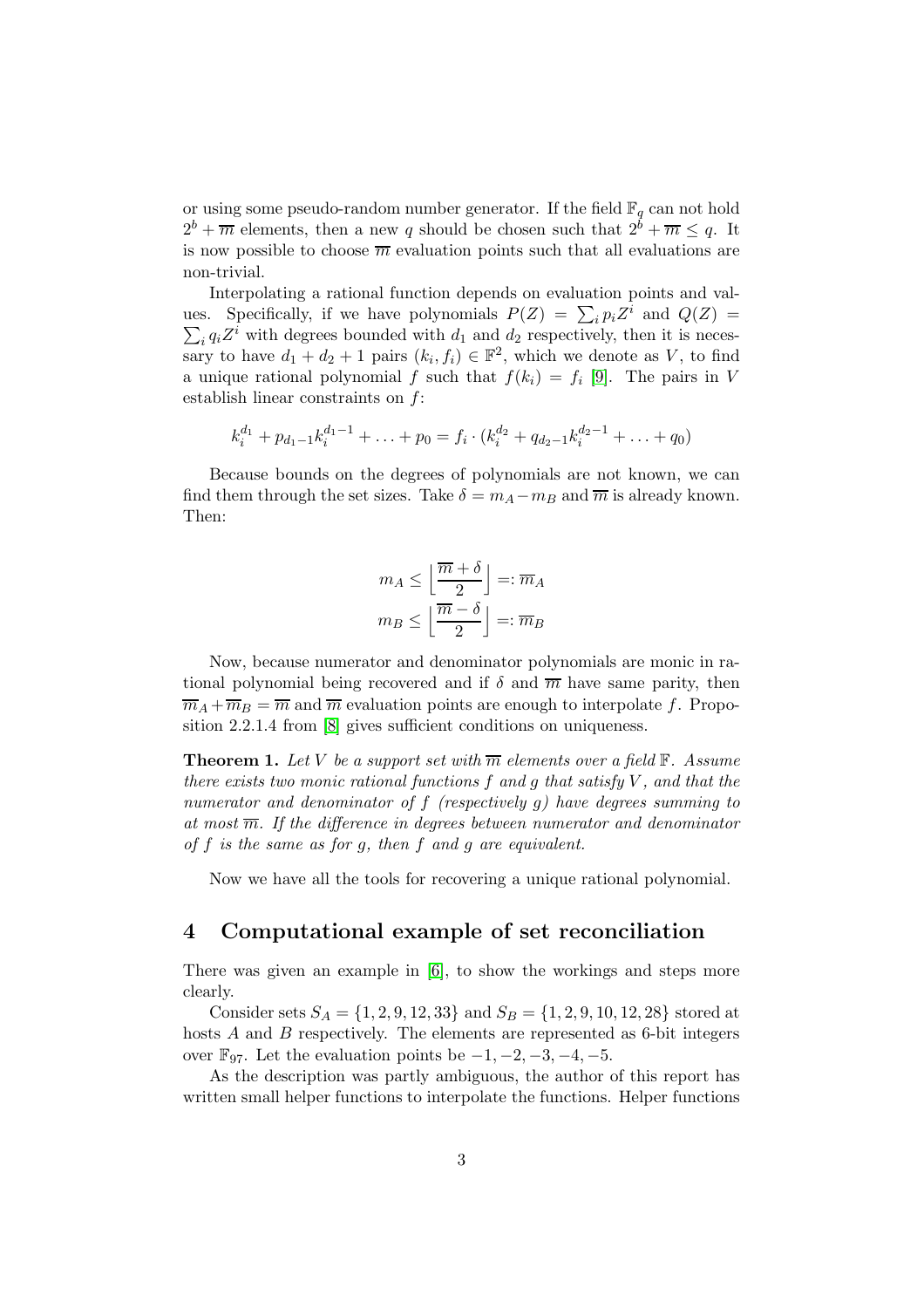are available at [\[4\]](#page-8-4). The usage of the module is shown in appendix [A.](#page-10-0) We see that the protocol works and it is easy to implement.

The author still has not solved the problem with finding roots over finite field  $\mathbb{F}_q$ , but this is briefly covered in [\[6\]](#page-8-3) and is still being worked on. Currently exhaustive search is used in finding roots.

# 5 Computational and communicational complexity

This algorithm can be summarised as a protocol:

#### POLY\_RECON

- 1. Hosts A and B evaluate  $\chi_{S_A}(Z)$  and  $\chi_{S_B}(Z)$  at  $\overline{m}$  evaluation points E.
- 2. The evaluation values  $\chi_{S_A}(E)$ ,  $\chi_{S_B}(E)$  and sizes of the sets  $|S_A|, |S_B|$  are sent to other party.
- 3. Hosts combine  $\chi_{S_A}(E)$  and  $\chi_{S_B}(E)$  to get  $\chi_{S_A}(E)/\chi_{S_B}(E)$  and interpolate the result to get  $\chi_{\Delta_A}(Z)$  and  $\chi_{\Delta_B}(Z)$ .
- 4.  $\chi_{\Delta_A}(Z)$  and  $\chi_{\Delta_B}(Z)$  are factored to get elements of  $\Delta_A$  and  $\Delta_B$ .

We will denote subset of POLY\_RECON, where evaluations are only sent from host B to A and A returns only  $\Delta_A$  to B, as POLY RECON(A ←  $B$ ). For consistency and clarity, we will denote protocol POLY\_RECON as POLY RECON $(A \leftrightarrow B)$ .

If elements of S are represented as bitstrings of length  $b+1$ , then during POLY\_RECON( $A \leftarrow B$ ) we see that for host B it is necessary to transmit

$$
(b+1)\overline{m} + b = (\overline{m} + 1)(b+1) - 1
$$

bits of information. Recall that host  $B$  also had to send the size of its set, which can be represented with b bits.

If host A has recovered  $\Delta_A$  and  $\Delta_B$ , it can just send the missing elements to other host B. Then it has to send  $m_A b \leq \overline{m}b$  bits of information to host B. This leads to total communication complexity of

$$
(\overline{m}+1)(b+1)-1+m_Ab\leq 2(\overline{m}+1)b+\overline{m}-b
$$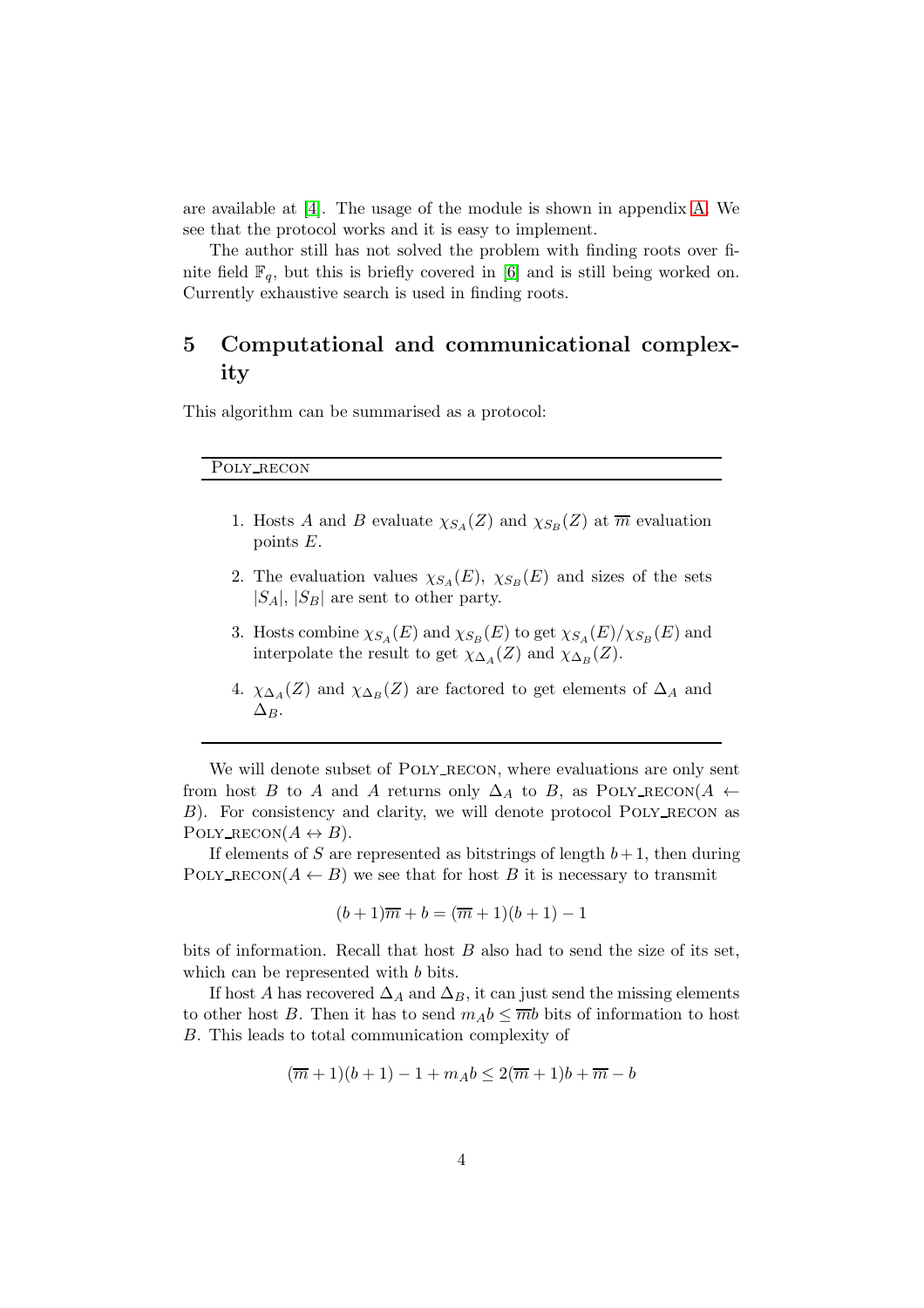#### 5.1 Bound on communication complexity

In the paper, it was shown that mb is close to best achievable communication complexity for any set reconciliation protocol.

Let  $N = |S_A \cap S_B|$  be the number of elements in common. Then host A has to recover  $m_B$  elements from total of  $2^b - N - m_A$  elements. Symmetrically host B has to recover  $m_A$  elements from  $2^b - N - m_B$  elements. We denote  $C_{\infty}$  as the number of bits that are needed for set reconciliation. The bound is

$$
\hat{C}_{\infty} \ge \log_2\left[ \binom{2^b - N - m_A}{m_B} \cdot \binom{2^b - N - m_B}{m_A} \right] \ge \log_2\left[ \binom{2^b - N - m}{m} \right]
$$

If  $2^b \geq 2(N+m)$ , then the lower bound becomes  $(b-1-\log_2 m)\cdot m \approx$  $mb - m \log_2 m$ . So

$$
\hat{C}_{\infty} \ge mb - m \log_2 m,
$$

thus

$$
\frac{\hat{C}_{\infty}}{mb} \ge 1 - \frac{\log_2 m}{b}
$$

If sets are sparse then  $\log_2 m \ll b$  and the bound  $\hat{C}_{\infty}$  is arbitrarily close to mb.

#### 5.2 Computational complexity

Evaluation of characteristic polynomials of sets  $S_A$  and  $S_B$  takes  $2|S|\overline{m}$ operations. As previously stated, it could be reduced to  $2\overline{m}$  operations per insertion and deletion of element in host set.

Solving system of linear equations with Gaussian elimination method has a complexity of  $\mathcal{O}(\overline{m}^3)$ . There are better algorithms for solving system of linear equations and so the number of operations could be reduced.

There is additional computation during the factorisation of interpolated polynomials. In [\[2\]](#page-8-5), Kaltofeen and Shoup achieved  $\mathcal{O}(\overline{m}^{1.815}\log q)$  as computational complexity of factoring polynomial of degree  $\overline{m}$  over the field  $\mathbb{F}_q$ . In the underlying paper [\[6\]](#page-8-3), a simpler approach for finding roots of a polynomial in a finite field was shown. The computational complexity in this case is  $\mathcal{O}(\overline{m}^3 \log q)$ .

### 6 Protocol with three and more parties

If there are more than two parties who need to reconciliate their sets, using POLY RECON( $A \leftrightarrow B$ ) pairwise is not optimal, as this leads to transmission of redundant information. We propose the following modification to the protocol.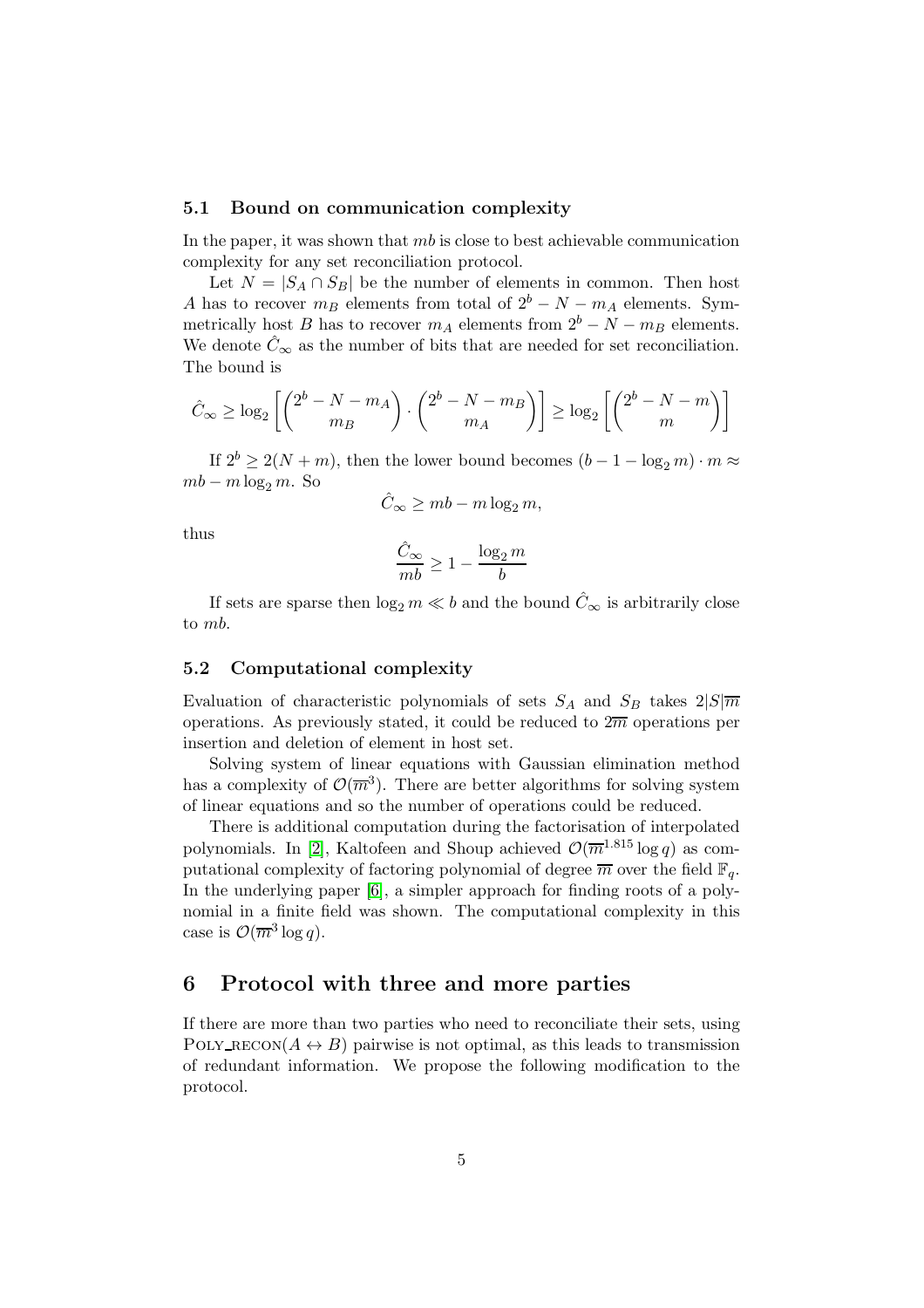Let there be three hosts  $A, B, C$  with sets  $S_A$ ,  $S_B$  and  $S_C$  accordingly. For hosts A and B, we denote  $\Delta_{AB} = S_A \setminus S_B$  and  $\Delta_{BA} = S_B \setminus S_A$ . Furthermore, we denote hosts A and B pairwise union as  $S_{AB} = (S_A \cap \mathbb{R})$  $(S_B) \cup \Delta_{AB} \cup \Delta_{BA}$ . Pairwise unions can be simplified to  $S_{AB} = (S_A \cap S_B) \cup \Delta_{AB} \cup \Delta_{BA}$ .  $\Delta_{AB} \cup \Delta_{BA} = S_B \cup \Delta_{AB}$  and  $S_{BC} = S_B \cup \Delta_{CB}$ . If  $S_{AB}$  and  $S_{BC}$  are known then  $S = S_{AB} \cup S_{BC}$ . Now host A and host C do not have  $S \setminus S_A$  and  $S \setminus S_C$  accordingly. But  $S \setminus S_A = S \setminus (S_{AB} \setminus \Delta_{BA}) = (S \setminus S_{AB}) \cup \Delta_{BA}$  and  $S \setminus S_C = (S \setminus S_{BC}) \cup \Delta_{BC}$  and thus can be recovered from sets known to host B.

This discussion can be summarised as a protocol for reconciliating sets between three parties:

POLY\_RECON3

- 1. Hosts A and C evaluate  $\chi_{S_A}(Z)$  and  $\chi_{S_C}(Z)$  at  $\overline{m}$  evaluation points E.
- 2. The evaluation values  $\chi_{S_A}(E)$ ,  $\chi_{S_C}(E)$  and sizes of the sets  $|S_A|, |S_C|$  are sent to host B.
- 3. Host B recovers  $\Delta_{AB}$ ,  $\Delta_{BA}$ ,  $\Delta_{CB}$  and  $\Delta_{BC}$ .
- 4. Host B recovers  $S_{AB}$  and  $S_{BC}$ .
- 5. Host B recovers S.
- 6. Host B sends  $S \setminus S_A$  to host A and  $S \setminus S_C$  to host C.
- 7. Hosts A and C recover S.

In this protocol, hosts A and B send values of  $\overline{m}$  evaluation points and sizes of their sets. Because host  $B$  has all the knowledge about differences, it can send to hosts A and C only elements missing from  $S_A$  and  $S_C$ . It sends elements from  $\Delta_{BA} \cup \Delta_{CA}$  and  $\Delta_{BC} \cup \Delta_{AC}$  to hosts A and C respectively. In total we have to transmit  $|\Delta_{AC} \cup \Delta_{BC}| + |\Delta_{CA} \cup \Delta_{BA}|$  elements. By looking at disjoint sets, we can simplify:

$$
|\Delta_{AC} \cup \Delta_{BC}| + |\Delta_{CA} \cup \Delta_{BA}| =
$$
  
\n
$$
= |\Delta_{BA}| + |\Delta_{BC}| + |\Delta_{AC} \setminus \Delta_{BC}| + |\Delta_{CA} \setminus \Delta_{BA}|
$$
  
\n
$$
= |\Delta_{BA}| + |S_A \setminus (S_B \cup S_C)| + |\Delta_{BC}| + |S_C \setminus (S_A \cup S_B)|
$$
  
\n
$$
= |\Delta_{BA}| + |\Delta_{AB}| - |\Delta_{AB} \cap \Delta_{CB}| +
$$
  
\n
$$
+ |\Delta_{BC}| + |\Delta_{CB}| - |\Delta_{AB} \cap \Delta_{CB}|
$$
  
\n
$$
= 2(\overline{m} - |\Delta_{AB} \cap \Delta_{CB}|)
$$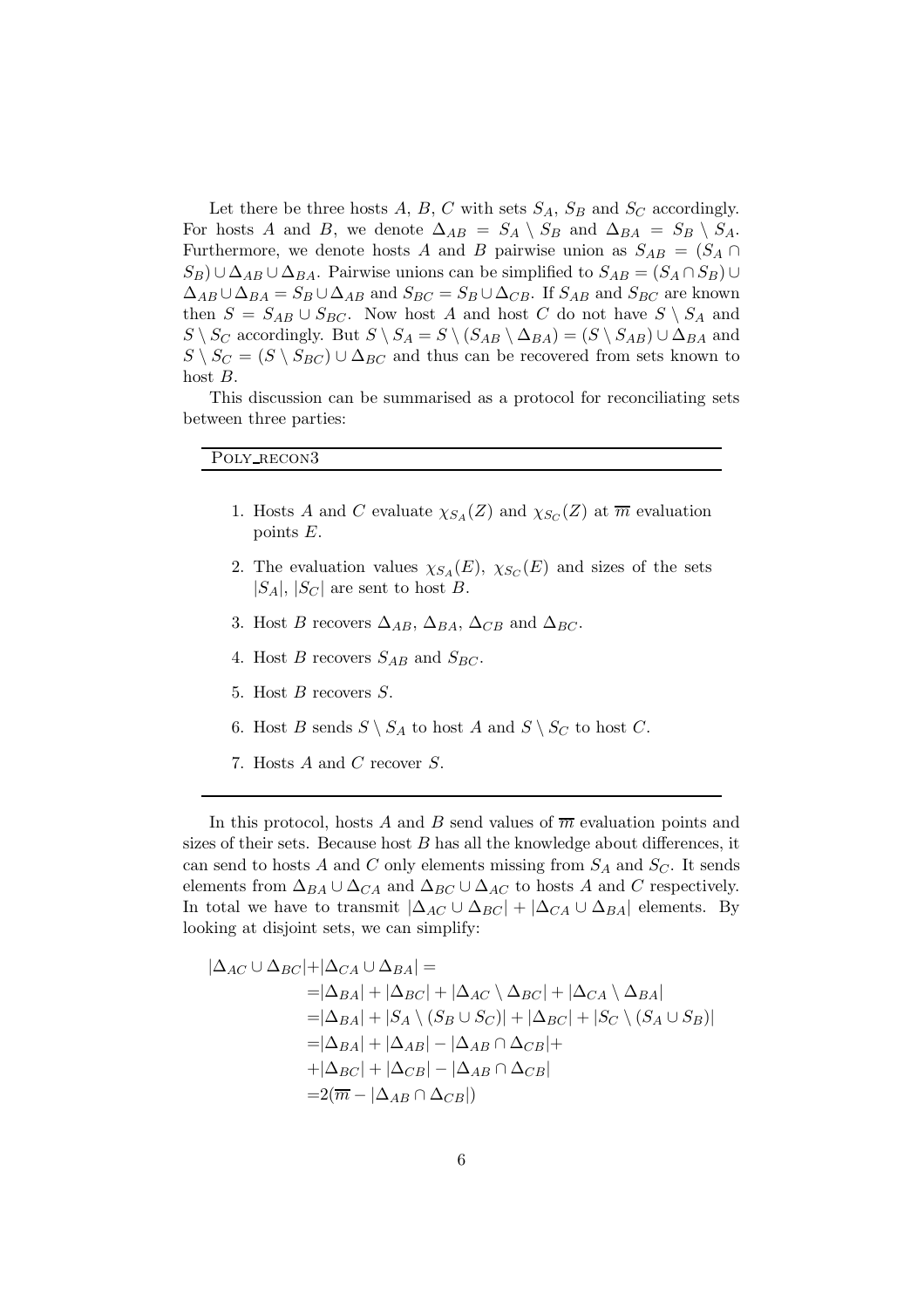Because no more than  $2\overline{m}$  elements are sent in this stage, then total number of transmitted bits is bounded above by

$$
2(b+1)\overline{m} + 2b + 2b\overline{m} = 2((2b+1)\overline{m} + b)
$$

During the protocol, sets are evaluated 3 times and interpolation is done 2 times.

In POLY RECON3, host  $B$  acted as a proxy between hosts  $A$  and  $C$ . Similar construction, where one host acts as a master, could also be used to perform set reconciliation between more hosts, but this leads to uneven distribution of computational cost while having balanced use of communication.

It has not been considered if requirement would be to have even computational cost across hosts. Intuitively in this case the amount of communication would increase, as after reconciliation of two host sets upper bounds of differing elements increase and more evaluation values should be sent.

### 7 Reconciliation without known bound on  $m$

We have discussed case when bound  $\overline{m}$  on m is known. In practise this might not always be the case.

The question is how to test if  $\overline{m}$  is sufficiently large. The option would be to somehow test the whole sets. For example, by computing hashes of sets and comparing the results. This approach assumes that the sets have been reconciliated and so leads to additional computation on both hosts and additional communication as the hash has to be exchanged.

Another option would be to test the equivalence of  $g(Z)$ , which is rational polynomial returned after interpolation and  $f(Z) = \chi_{\Delta_A}(Z)/\chi_{\Delta_B}(Z)$ . Equivalence can be tested by evaluating both polynomials at random points and see if the values agree.

Let D be the upper bound on degrees of  $g(Z)$  and  $f(Z)$ . From theorem [1](#page-2-0) we know that D evaluations are enough for polynomials equivalence. In a worst case scenario, we can choose D−1 evaluation points such that different polynomials  $g(Z)$  and  $f(Z)$  agree on these points. So, the probability that test succeeds for different polynomials is  $\rho = (D-1)/|E|$ , where  $E \subset \mathbb{F}_q$  is the set where evaluation points are chosen.

Choosing q such that sets  $S_A \subset \mathbb{F}_q$  and  $S_B \subset \mathbb{F}_q$  are sparse and taking D as  $D = |S_A| + |S_B|$  and  $E \approx |\mathbb{F}_q|$ , then  $\rho$  is small and repeating test k times (using different evaluation points), the probability for false positive is  $\rho^k \stackrel{k}{\rightarrow} 0.$ 

Using this approach, evaluations can be sent one at a time. Then  $g(Z)$ should be recalculated only then if evaluations and  $g(Z)$  do not agree. After k sequential confirming tests it can be considered that  $q(Z) = f(Z)$ . The probability that polynomials differ after k succeeded tests is bounded above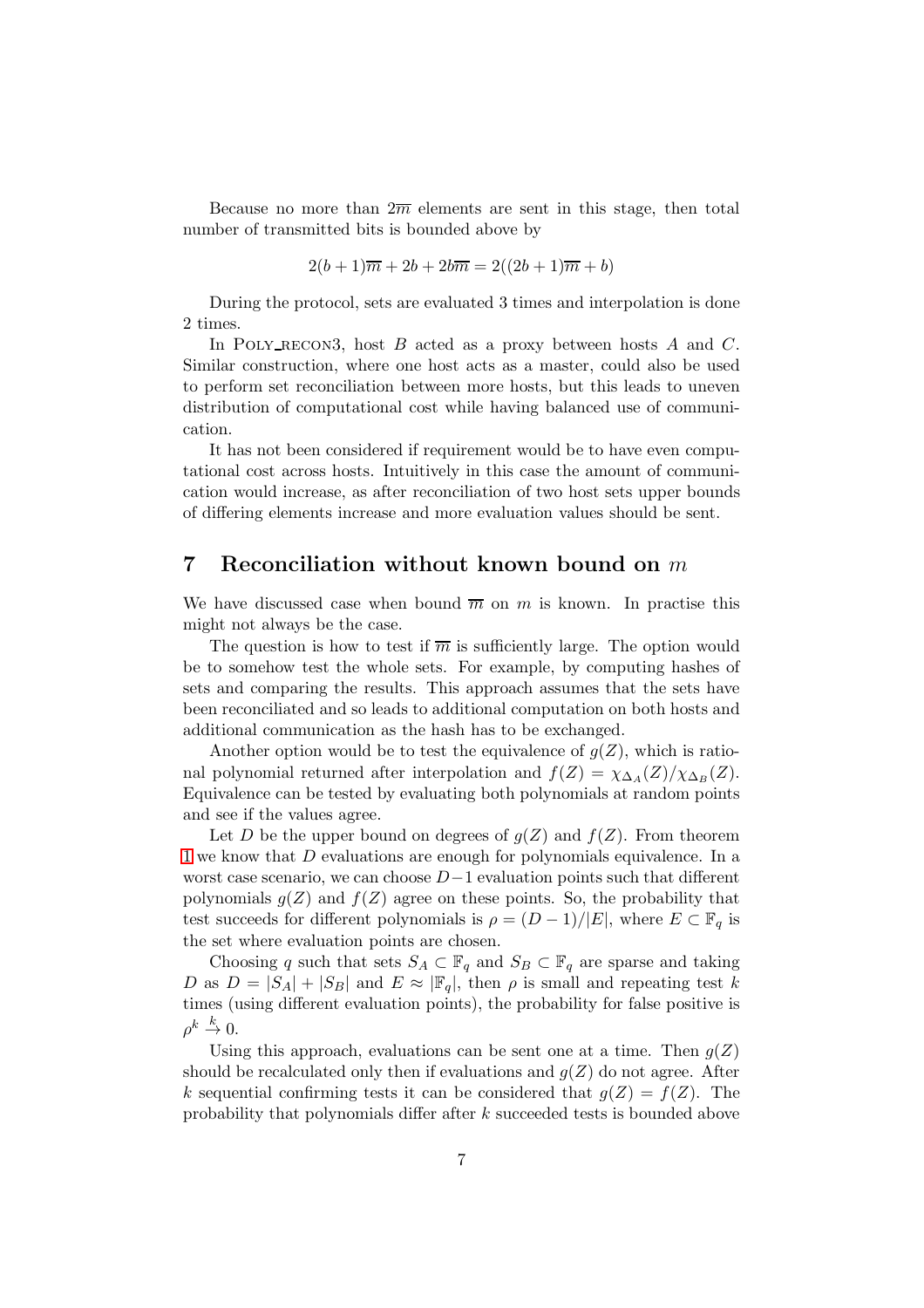by  $m\rho^k$ . If we want to achieve failure tolerance of  $1 - \epsilon$ , then k should be chosen

$$
k \ge \log_{\rho}(\epsilon/m) > \log_{\rho}(\epsilon/|S_A| + |S_B|)
$$

Total number of transmitted bits is at most

$$
(b+2)(m+k)+b
$$

and if the host has recovered differences of sets then it has to send back  $m_A b$ bits of information.

Computational complexity is bounded by recalculation of  $q(Z)$ , which is done m times. As Gaussian elimination is  $\mathcal{O}(m^3)$ , then total complexity is  $\mathcal{O}(m^4)$ .

If the goal is to optimize computational complexity, then another approach should be used. Instead of sending one evaluation at a time, the number of evaluations could be increased by a factor of c after each round. In this case, the total number of evaluations sent is  $(c<sup>n</sup> - 1)/(c-1)<sup>1</sup>$  $(c<sup>n</sup> - 1)/(c-1)<sup>1</sup>$  $(c<sup>n</sup> - 1)/(c-1)<sup>1</sup>$  for some  $n > 0$  and total number of rounds is  $n = \lceil \log_c[(m+k)(c-1)+1] \rceil$ . In the worst case only one value is left to last block. Then extra  $(c-1)(m+k-1)$ values are sent.

In this case, maximum of

$$
2b + 1 + (b + 1)c(m + k - 1) + \lceil \log_c[(m + k)(c - 1) + 1] \rceil
$$

bits are transmitted. As before, receiving host has to return  $m_A b$  bits of information to finish the reconciliation.

For fixed c, as total number of rounds is proportional to  $log<sub>c</sub>(m + k)$ , computational complexity is reduced to  $\mathcal{O}((m+k)^3 \log_c(m+k)).$ 

As a further note, it could be studied if both latter protocols could be used to perform reconciliation between many hosts. Suppose there is a Hamiltonian cycle in the graph of hosts and all hosts have pseudo-random generator seeded with same value. For simplicity we can assume that the range of pseudo-random generator does not intersect with any of the hosts set. We give a definition to one step - we call it a stage. In a stage, at each iteration, each host sends evaluation value of their set's characteristic polynomial at evaluation point received from the generator to its neighbouring hosts.

Upon receiving values from its neighbouring hosts, each host performs the algorithm to interpolate the difference polynomial if the values disagree. After some threshold each host can conclude if their set has been reconciliated with its neighbouring hosts, find roots of the difference polynomial and add them to its set. Having added new elements to their set, each host can

<span id="page-7-0"></span><sup>&</sup>lt;sup>1</sup>In the original paper it was given that number of evaluations sent is  $c<sup>n</sup> - 1$  but this is not true for  $c > 2$ . This mistake propagated to consequential corollaries about total number of rounds, numbers of bits sent etc.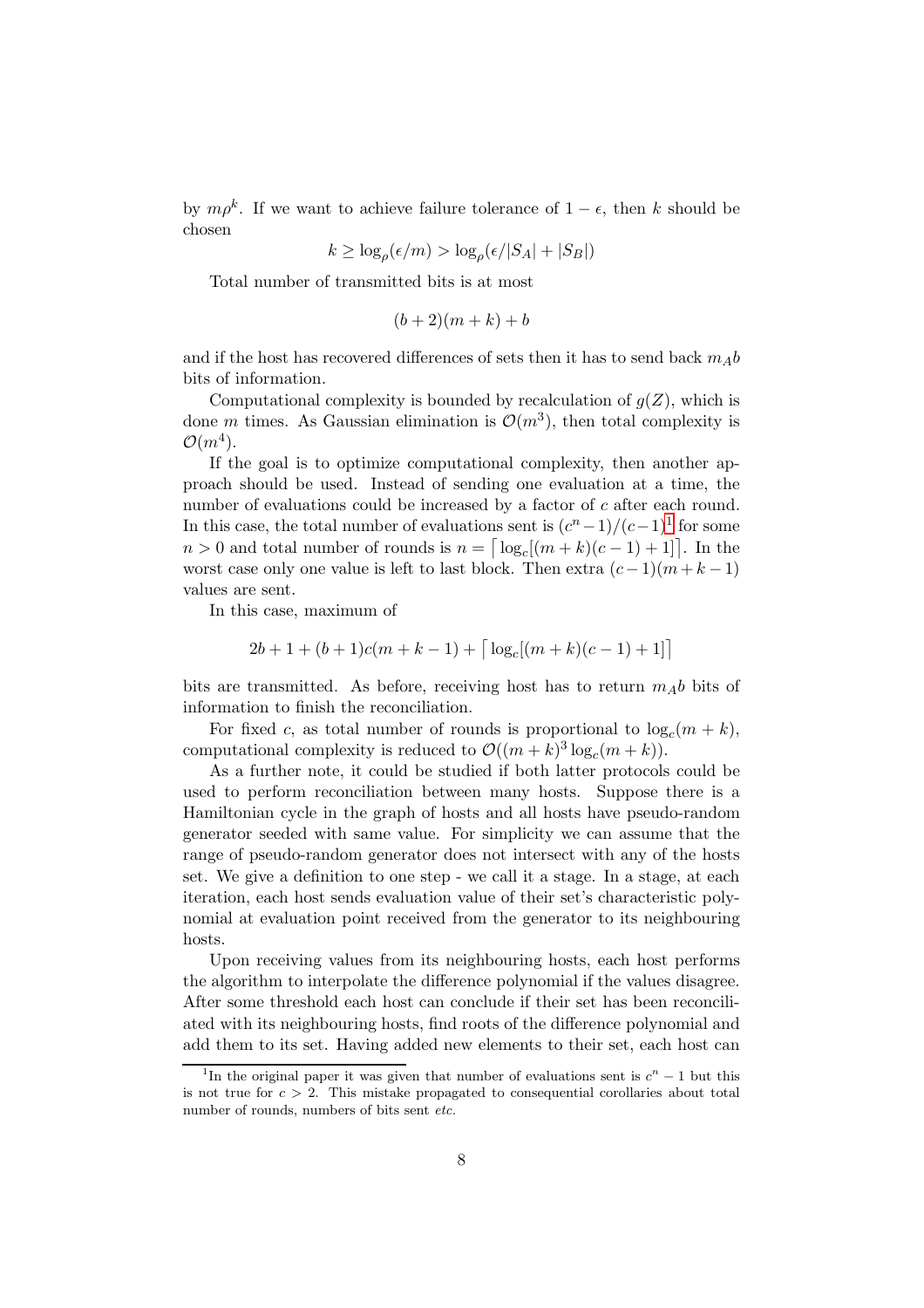send the differences with one neighbour to the second neighbour. If this is done, then all hosts start a new stage as before. The algorithm halts when all hosts have received information about all sets.

# 8 Conclusion

This report studied article [\[6\]](#page-8-3). We saw, how to perform set reconciliation between two hosts using rational polynomials. Furthermore, trivial implementation was given and it was shown that the protocol works.

Bounds on transmitted bits and computational complexity in different use-cases were shown. If bound on missing number of elements is not known, then computational complexity increases to quadratic or cubic logarithmic in a number of the missing elements. If the number of elements added and removed to hosts sets is large and the amount of these elements is unpredictable, then this protocol might not be feasible to use.

As an example of a practical implementation of this protocol is Con- $FLUX[5]$  $FLUX[5]$ , which is a distributed database synchronization library still in development.

### <span id="page-8-1"></span>References

- [1] K.A.S. Abdel-Ghaffar and A. El Abbadi. An optimal strategy for comparing file copies. IEEE Transactions on Parallel and Distributed Systems, 5(1):87–93, 1994.
- <span id="page-8-5"></span>[2] E. Kaltofen and V. Shoup. Subquadratic-time factoring of polynomials over finite fields. Mathematics of Computation of the American Mathematical Society, 67(223):1179–1197, 1998.
- <span id="page-8-0"></span>[3] M.G. Karpovsky, L.B. Levitin, and A. Trachtenberg. Data verification and reconciliation with generalized error-control codes. Information Theory, IEEE Transactions on, 49(7):1788–1793, 2003.
- <span id="page-8-4"></span>[4] I. Kubjas. Polynomial reconciliation solver. <https://github.com/ivokub/polyrecon>.
- <span id="page-8-6"></span>[5] C. Marshall. CONFLUX - distributed database synchronization library. <https://github.com/cmars/conflux>.
- <span id="page-8-3"></span>[6] Y. Minsky, A. Trachtenberg, and R. Zippel. Set reconciliation with nearly optimal communication complexity. 2004.
- <span id="page-8-2"></span>[7] D. Starobinski, A. Trachtenberg, and S. Agarwal. Efficient pda synchronization. Mobile Computing, IEEE Transactions on, 2(1):40–51, 2003.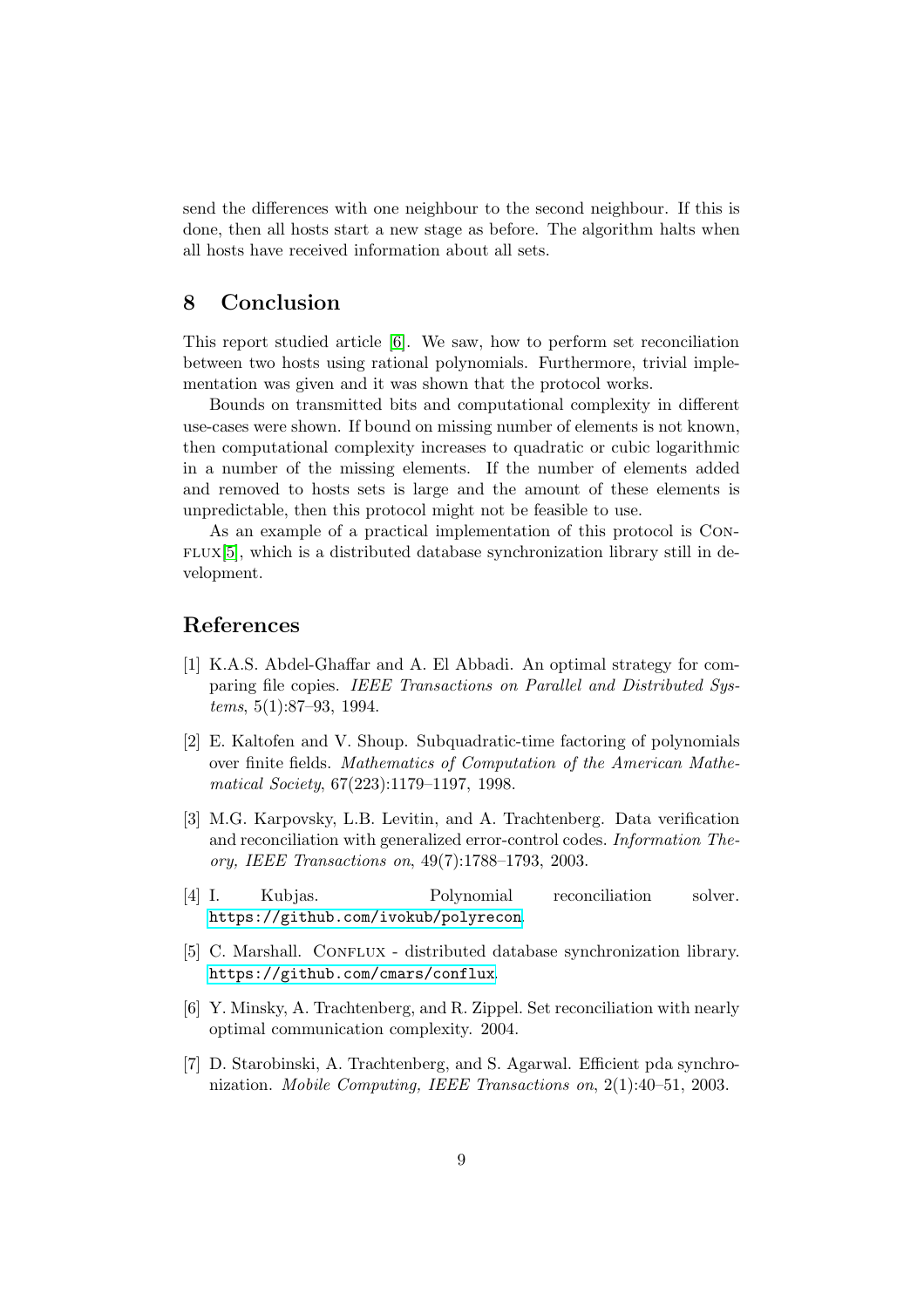- <span id="page-9-1"></span>[8] J. Stoer and R. Bulirsch. Introduction to Numerical Analysis. Springer-Verlag, New York, 2nd edition, 1993.
- <span id="page-9-0"></span>[9] R.E. Zippel. Effective Polynomial Computation. Kluwer Academic Press, Boston, 1993.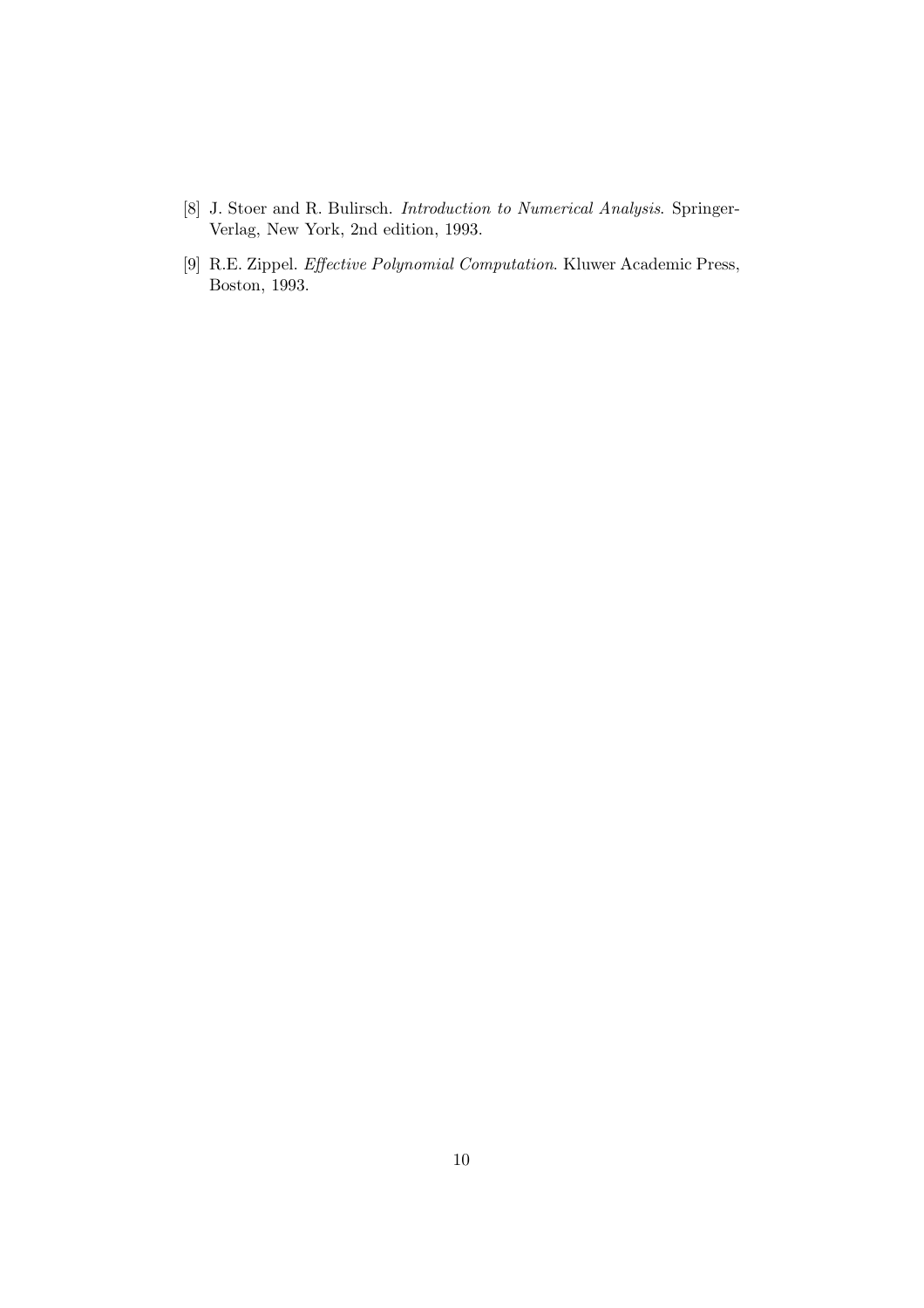# <span id="page-10-0"></span>A Example in real life

```
1 import solve_recon
\overline{2}3 # Define sets and evaluation points, base and upper bound
4 set1 = [1, 2, 9, 12, 33]5 set2 = [1, 2, 9, 10, 12, 28]6 evpoints = [-1, -2, -3, -4, -5]base = 978 \text{ m} = 5\alpha10 # Evaluates sets at given points
11 ev1 = solve_recon.evaluate(set1, evpoints, base)
12 \text{ eV2} = \text{solve\_recon}.\text{evaluate}(\text{set2, } \text{evpoints, } \text{base})13 print ev1 # [mpz(58), mpz(19), mpz(89), mpz(77), mpz(4)]
14 print ev2 # [mpz(15), mpz(54), mpz(68), mpz(77), mpz(50)]
15
16 # Divides evaluation values
17 intvalues = solve recon.divide(ev1, ev2, base)
18 print intvalues # [mpz(75), mpz(74), mpz(17), mpz(1), mpz(35)]19
20 # Calculate polynomial bounds
21 dl, d2 = solve_recon.poly_bounds(set1, set2, m)
22 print d1, d2 # 2 3
2324 # Create system we are going to solve
25 constraints = solve_recon.create_equations(evpoints,
26 intvalues, d1, d2, base)
27 print constraints
28 # [[96 1 22 75 22 21]
29 # [95 1 92 51 23 83]
30 # [94 1 41 51 80 17]
31 # [93 1 81 4 96 17]
32 # [92 1 95 78 62 62]]
33
34 # Solve it
35 solved = solve recon.solve(constraints, base)
36 print solved
37 # [[1 0 0 0 53 64]
38 # [0 1 0 0 94 0]
39 # [0 0 1 0 53 59]
40 # [0 0 0 1 23 86]
41 # [0 0 0 0 0 0]]
42
```